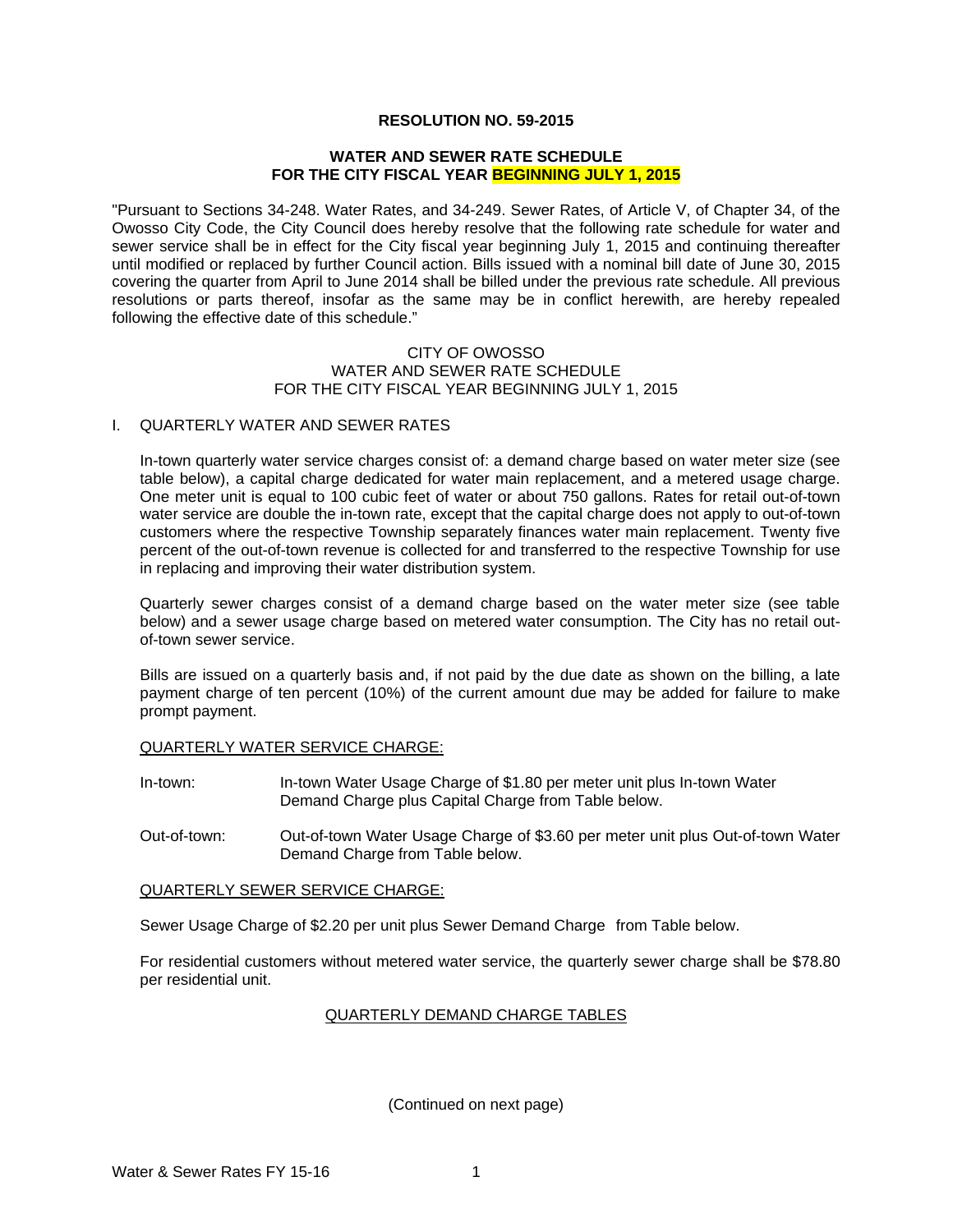# A. Potable Water & Sewer Service

| <b>Water Meter</b><br>Size | Water<br>Demand | Water<br>Capital |        | Sewer<br>Demand |          | Combined<br>In-town |          | <b>Water Only</b><br>(Out-of-town) |          |
|----------------------------|-----------------|------------------|--------|-----------------|----------|---------------------|----------|------------------------------------|----------|
| 5/8"                       | \$<br>32.00     | \$               | 12.00  | \$              | 26.00    | \$                  | 70.00    | \$                                 | 64.00    |
| 3/4"                       | \$<br>48.00     | \$               | 18.00  | \$              | 39.00    | \$                  | 105.00   | \$                                 | 96.00    |
| 1"                         | \$<br>80.00     | \$               | 30.00  | \$              | 65.00    | \$                  | 175.00   | \$                                 | 160.00   |
| 1.5"                       | \$<br>160.00    | \$               | 60.00  | \$              | 130.00   | \$                  | 350.00   | \$                                 | 320.00   |
| 2"                         | \$<br>256.00    | \$               | 96.00  | \$              | 208.00   | \$                  | 560.00   | \$                                 | 512.00   |
| 3"                         | \$<br>480.00    | \$               | 180.00 | \$              | 390.00   | \$                  | 1,050.00 | \$                                 | 960.00   |
| 4"                         | \$<br>800.00    | \$               | 300.00 | \$              | 650.00   | \$                  | 1,750.00 | \$                                 | 1,600.00 |
| 6"                         | \$<br>1,600.00  | \$               | 600.00 | \$              | 1,300.00 | \$                  | 3,500.00 | \$                                 | 3,200.00 |

For a residential user with a second 5/8" meter on a single service line for water only irrigation service, the user shall be charged a single water demand and capital charge equivalent to a 3/4" metered service on a year round basis.

The demand charge for multiple residential units served by a single water meter shall be based on actual meter size provided the meter meets the minimum size requirement per the following table:

| <b>Number of Apartments</b> | Minimum Meter Size |
|-----------------------------|--------------------|
|                             |                    |
| $1 - 3$                     | 5/8"               |
| $4 - 7$                     | 3/4"               |
| $8 - 11$                    | 1"                 |
| $12 - 15$                   | 181/2"             |
| $16 - 24$                   | 2"                 |
| $24 - 48$                   | 3"                 |
| Over 48                     | ת"                 |
|                             |                    |

# B. Fire Protection Service

Sprinkler Service **Quarterly Water Charge** 

|            | In-Town       | Out-of-Town    |               |  |
|------------|---------------|----------------|---------------|--|
| Riser Size | <b>DEMAND</b> | <b>CAPITAL</b> | <b>DEMAND</b> |  |
| 4 inch     | 48.00         | 18.00          | 96.00         |  |
| 6 inch     | 80.00         | 30.00          | \$160.00      |  |
| 8 inch     | \$160.00      | 60.00          | \$320.00      |  |
| 10 inch    | \$256.00      | 96.00          | \$512.00      |  |

# II. HYDRANT RENTAL CHARGES

Hydrants located outside the City of Owosso and private hydrants maintained by the City of Owosso shall be subject to an annual hydrant rental charge of \$155.

#### III. BULK WATER CHARGES

For users with an active city water service connection, bulk water delivered by the city from hydrants or other approved outlets for such purposes as pool filling, shall be charged at the standard metered usage rate given in Section I. above along with actual labor and equipment costs with a minimum charge of \$50.00.